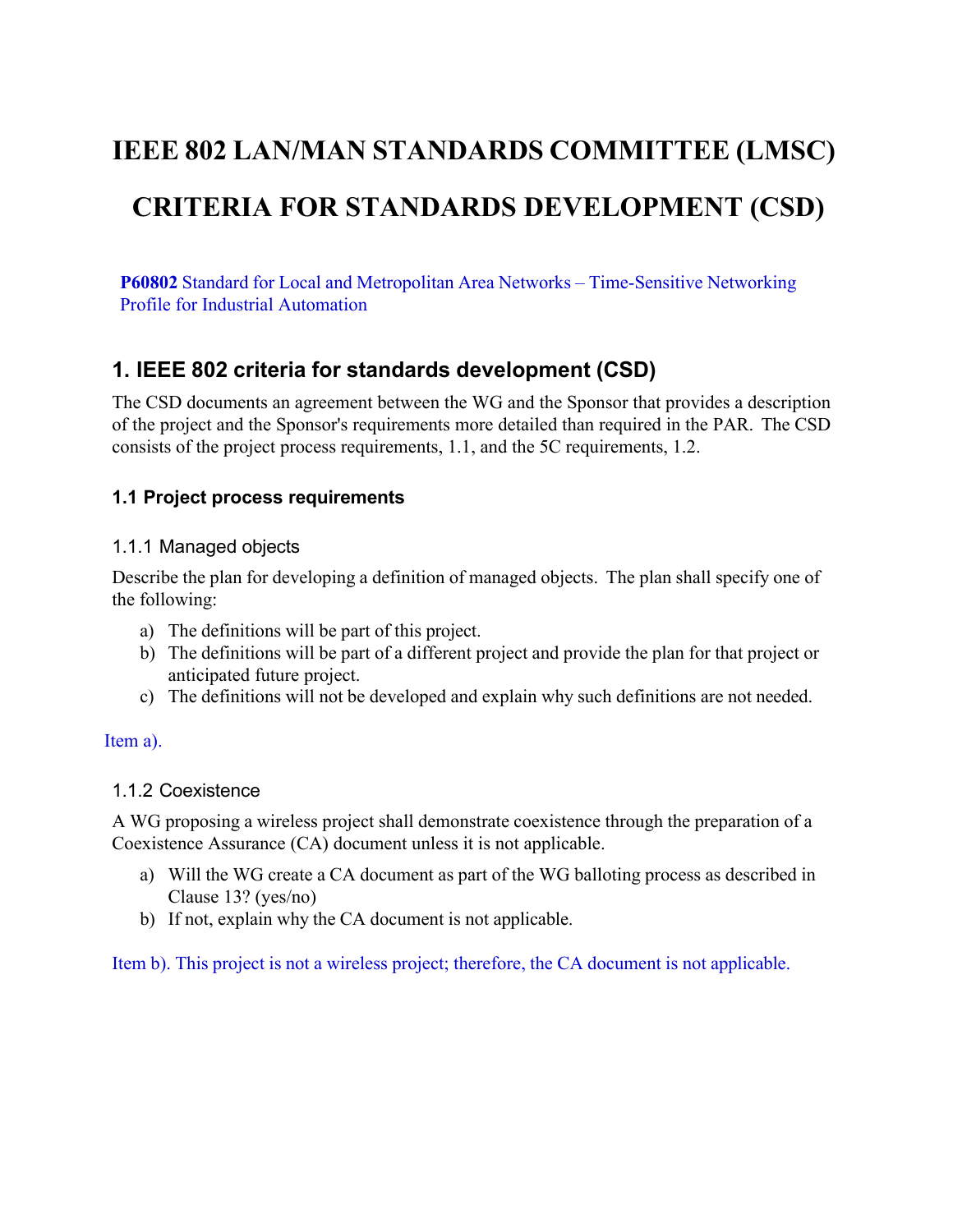# <span id="page-1-0"></span>**1.2 5C requirements**

#### 1.2.1 Broad market potential

Each proposed IEEE 802 LMSC standard shall have broad market potential. At a minimum, address the following areas:

- a) Broad sets of applicability.
- b) Multiple vendors and numerous users.
- a) IEEE 802.1 Time-Sensitive Networking (TSN) gives an opportunity to unify networking for industrial automation. TSN is the foundation to provide interoperability and connectivity to industrial applications on converged networks to simultaneously support operations technology traffic and other traffic. However, the breadth of choices in the use of the TSN features inhibits the interoperability of products designed for a particular market. By narrowing the focus, this profile expands the market for bridges, end stations, network interface cards, and integrated circuits. The specification of the use of TSN features in industrial networking scenarios via TSN profiles is beneficial for vendors offering and/or developing TSN products as well as for the users of industrial automation technologies, e.g., in order to ease interoperability and deployment.
- b) Many industrial automation players consider TSN as the next generation networking technology in smart manufacturing. TSN profiles for industrial automation are essential for them.

# 1.2.2 Compatibility

Each proposed IEEE 802 LMSC standard should be in conformance with IEEE Std 802, IEEE 802.1AC, and IEEE 802.1Q. If any variances in conformance emerge, they shall be thoroughly disclosed and reviewed with IEEE 802.1 WG prior to submitting a PAR to the Sponsor.

- a) Will the proposed standard comply with IEEE Std 802, IEEE Std 802.1AC and IEEE Std 802.1Q?
- b) If the answer to a) is no, supply the response from the IEEE 802.1 WG.
- a) Yes.
- b) Not applicable.

The review and response is not required if the proposed standard is an amendment or revision to an existing standard for which it has been previously determined that compliance with the above IEEE 802 standards is not possible. In this case, the CSD statement shall state that this is the case.